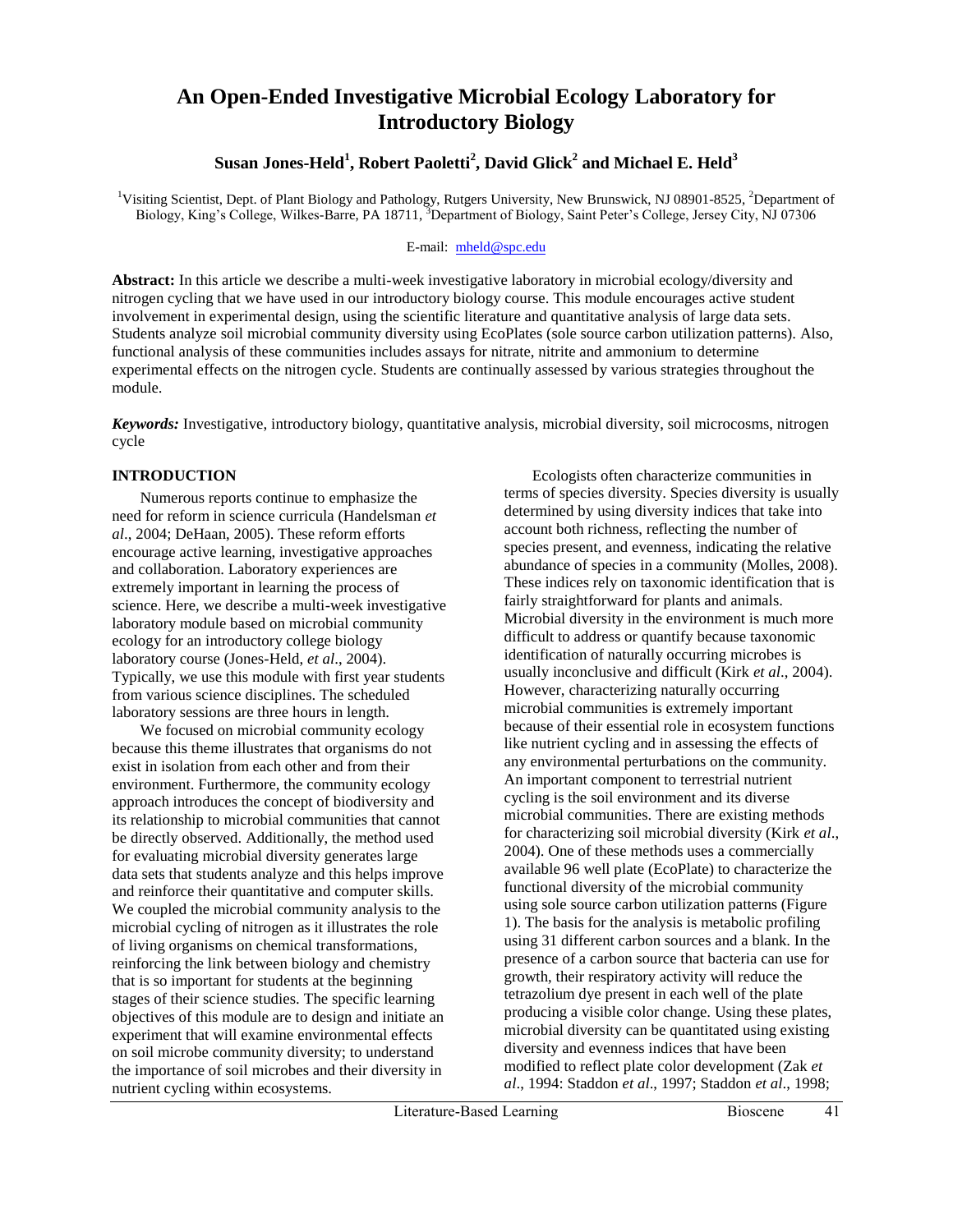Derry *et al*., 1998). Plate color development reflects functional diversity not taxonomic diversity (Staddon *et al*., 1998). From an instructional standpoint, these plates are straightforward to use and each EcoPlate generates a large data set that students can organize and quantitatively analyze (Jones-Held *et al*., 2004).

The nature of the individual components of the module and their integration for successful completion provide a framework for applying tools and strategies designed to provide both formative and summative assessment of essential student skills at this level such as: (a) understanding and appreciating the biodiversity and roles within ecosystems; (b) application of the elements of the scientific method within a specific context; (c) appropriate execution of laboratory practices and use of laboratory equipment; (d) collection, analysis, interpretation and evaluation of data; (e) search, retrieve and utilize published and electronic forms of scientific information. A timetable and list of activities for this module is presented in Table 1. Each activity is subsequently described in detail.

#### **MATERIALS AND METHODS**

#### **Pre-laboratory Preparation**

Materials: Plastic Containers (27.9 cm X 44.5 cm X 17.8 cm); Commercial Potting Mix or Soil; Seeds (i.e. peas, beans, corn, grass)

Typically, this module of our introductory course is offered during the winter months when it is difficult to obtain field-collected samples. Using field-collected samples would shorten the scheduling of the module and provide the advantage of having students collect their own field samples. Instead we set up soil microcosms 4 to 6 weeks prior to the start of semester so that the plants have time to establish and grow for several weeks before the students begin their treatments. Microcosms are small self-contained ecosystems that have been used in many ecological research studies. Plants are all started at the same time by randomly sowing seeds across each microcosm. Even though all microcosms have the same potting mix we try to add some diversity to each microcosm by using different plants or combinations of plants. We maintain the microcosms under greenhouse conditions until student use. Within the 4 to 6 week growth period under greenhouse conditions all plants are of sufficient size for students to initiate their experiments.

#### **Laboratory Sessions 1 – 3**

Materials: Microcosms; 7.6 cm diameter pots; Balances, Spatulas, Distilled water; pH Meters; Other standard laboratory equipment; glassware and chemicals as needed

The first week of lab involves an overview of the module providing the framework for students to search the literature and to develop an experimental design. Some designs have included the effects of salinity, temperature or metals such as copper on the soil microbial community. Laboratory instructors discuss with the students what they need to consider in setting up an experiment. Within this one week period, student groups (3 to 4 students/group) must search the literature and develop a written experimental design. During the previous semester our students have had two information literacy modules that provide a proper context for conducting literature searches. Alternatively, the fundamentals of literature searches could be integrated into the first laboratory session. Instructors meet with each of the groups during the second week session to discuss the scientific rationale and feasibility of the proposed experiment. Students need to be aware that they must coordinate with other group members in order to be consistent in their experimental treatments. This component introduces students to the need for collaboration in experimental research studies.

In laboratory session 3, after student groups have formalized their experimental plans, we provide each group with a microcosm of their choice. The groups are provided with all the appropriate materials according to their individual experimental protocols. Instructors are present to assist if questions or problems arise. Some of the questions that are typically encountered relate to chemical solubility and making stock solutions. Also, students are required to maintain a proper lab notebook so they know their experimental set-up and how to consistently prepare solutions over their two-week treatment periods. Students are permitted to come into the lab whenever it is open and available.

Using the microcosms as their soil source, students subdivide the microcosms into 7.6 cm

| <b>Table 1.</b> A timetable and sequence of laboratory activities for the module. |                                                                               |  |  |  |  |
|-----------------------------------------------------------------------------------|-------------------------------------------------------------------------------|--|--|--|--|
| Time                                                                              | Activity                                                                      |  |  |  |  |
| Four to six weeks prior to start of module                                        | Set-up soil microcosms                                                        |  |  |  |  |
| Session 1                                                                         | Literature search and developing an experimental design                       |  |  |  |  |
| Session 2                                                                         | Review and discussion of experimental design                                  |  |  |  |  |
| Session 3                                                                         | Setting up experiments - Initiating experimental treatments                   |  |  |  |  |
| Session 4                                                                         | Continued treatments of microcosms                                            |  |  |  |  |
| Session 5                                                                         | Prepare soil extracts, inoculate EcoPlates and cultures for nitrogen analysis |  |  |  |  |
| Session 6                                                                         | Read EcoPlates. Complete ammonium, nitrate and nitrite analyses               |  |  |  |  |
| Session 7                                                                         | Data Analysis                                                                 |  |  |  |  |
|                                                                                   |                                                                               |  |  |  |  |

42 Volume 36(2) December 2010 Jones-Held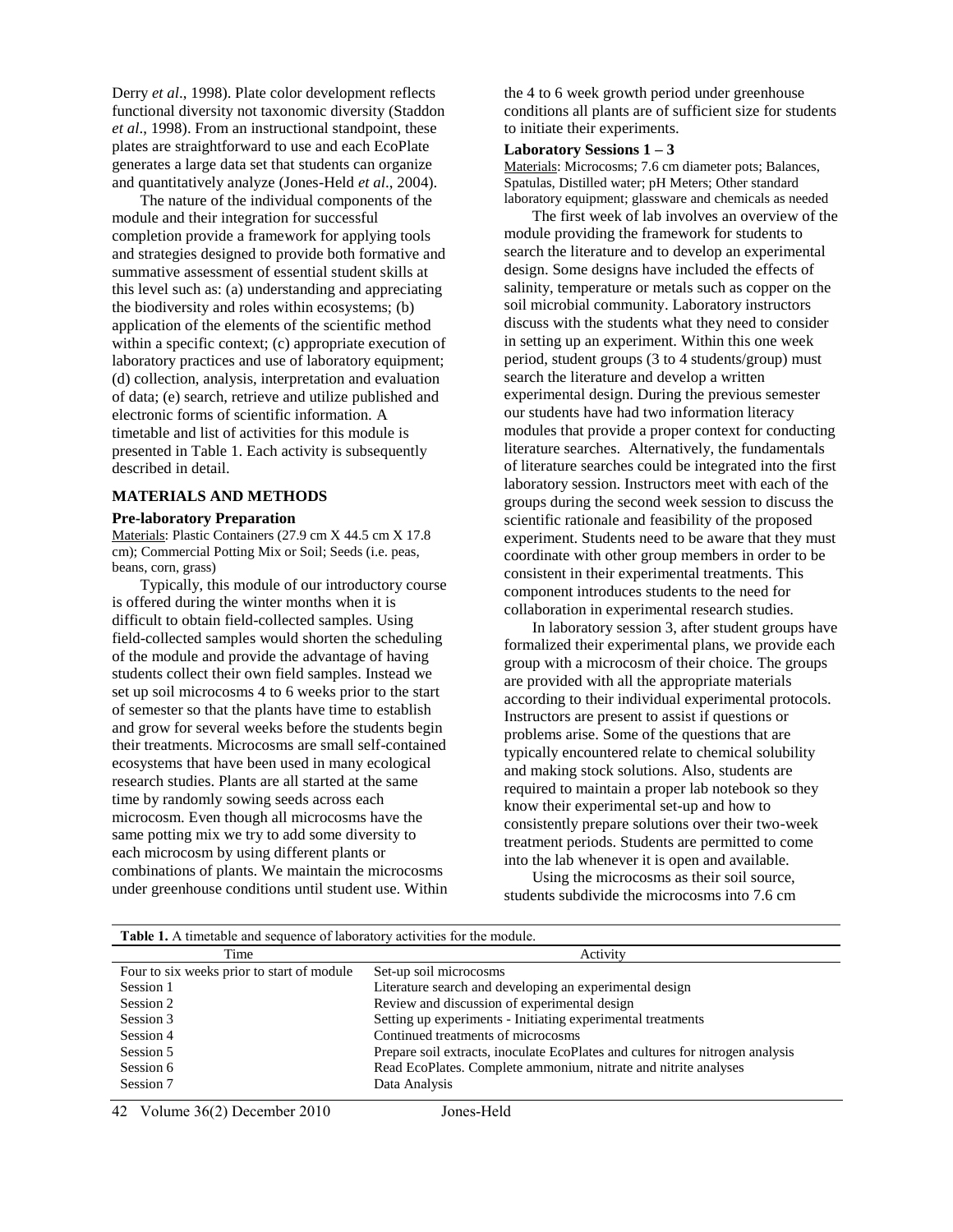diameter pots by randomly removing soil plugs. The soil plugs are removed using bulb planters and spatulas. Students have the option to include the plants with the soil plug or not. The number of pots depends on the experimental design and number of replicates. Once students establish their samples they are maintained on growth stands on a 16-hour light and 8-hour dark cycle at room temperature in the laboratory. During the treatment periods groups are responsible for maintaining their samples. Optionally students can make plant growth measurements (i.e. height) or record digital images of their samples that can be used in their presentations.

# **Laboratory Session 5 – Initiate EcoPlates and Samples for Nitrification**

Materials: EcoPlates (Biolog Inc. 3938 Trust Way, Hayward CA 94545, USA - \$10.51/plate); Multichannel pipettor;Disposable reservoirs (Biolog Inc. 3938 Trust Way, Hayward CA 94545,USA); Microplate Reader (Tecan U. S. Inc., Research Triangle Park, N.C. 27709); Buchner funnels; Whatman #1 filter paper *Preparation of soil microbial extracts*

In the preparation of the soil microbial extracts all essential glassware is autoclaved and sterile technique is emphasized as much as possible throughout the preparation of the microbial extracts and subsequent inoculations. Soil (10 g) from the experimental treatment(s) or control sample are each transferred to a separate flask containing 90 mL of sterile 0.85% NaCl (flasks are labeled appropriately). The samples are placed on a shaker at room temperature for one hour in order to release the bacteria from soil particles. After shaking, the soil in each sample is allowed to settle out before collecting the supernatant. Alternatively, if particulate soil

matter remains in suspension, the sample is filtered through a Buchner funnel with Whatman #1 filter paper or centrifuged to obtain a particulate-free filtrate or supernatant. Adjustments in the inocula densities can be made at this point if necessary. In our experiences, preparing the soil microbial extracts as described always provides sufficient inocula densities without adjustment to obtain results with the EcoPlates. As a guideline, typically, a soil microbial extract with an absorbance value of at least 0.100 at 592 nm is used.

#### *Inoculation of EcoPlates*

Soil filtrate (20 mL) from the experimental extract or control sample is transferred to a pipette reservoir. Using a multi-channel repeating pipettor, with tips, 150  $\mu$ L of soil filtrate is transferred to each well of the EcoPlate. The EcoPlates are covered by lids and each plate is appropriately labeled. The plates are incubated at 28°C for 3 to 7 days (temperature and length of incubation are variables that can be part of the experiment).

#### *Nitrogen cycle*

The production of soil ammonia/ammonium from organic matter decomposition involves a variety of bacterial species as well as fungi. Depending on the environmental conditions, this released ammonium may be oxidized to nitrite that is further oxidized to nitrate. The oxidation of ammonia in soils is primarily accomplished by members of the genus *Nitrosomonas.* Nitrite oxidizers are in the genus *Nitrobacter*. The biological transformations of ammonia and nitrite comprise the process of nitrification, part of the global nitrogen cycle. In order to isolate and analyze the different microbial genera involved with ammonia production and its

| A <sub>1</sub>         | A2                          | A <sub>3</sub>             | A4                |                                 |
|------------------------|-----------------------------|----------------------------|-------------------|---------------------------------|
| Water                  | $\beta$ -Methyl-D-Glucoside | D-Galactonic Acid γ-       | L-Arginine        |                                 |
|                        |                             | Lactone                    |                   |                                 |
| B1                     | B <sub>2</sub>              | B <sub>3</sub>             | B4                |                                 |
| Pyruvic Acid Methyl    | D-Xylose                    | D-Galacturonic Acid        | L-Asparagine      |                                 |
| Ester                  |                             |                            |                   |                                 |
| C1                     | C <sub>2</sub>              | C <sub>3</sub>             | C4                |                                 |
| Tween 40               | <i>i</i> -Erythritol        | 2-Hydroxy Benzoic          | L-Phenylalanine   |                                 |
|                        |                             | Acid                       |                   | <b>Fig. 1</b> Ecoplate Carbon   |
| D1                     | D2                          | D <sub>3</sub>             | D <sub>4</sub>    | Sources. Each carbon source is  |
| Tween 80               | D-Mannitol                  | 4-Hydroxy Benzoic          | L-Serine          | repeated three times across the |
|                        |                             | Acid                       |                   |                                 |
| E1                     | E2                          | E <sub>3</sub>             | F <sub>4</sub>    | microplate. Only the first four |
| $\alpha$ -Cyclodextrin | N-Acetyl-D-                 | $\gamma$ -Hydroxybutyric   | L-Threonine       | columns of the plate are shown  |
|                        | Glucosamine                 | Acid                       |                   | in this figure.                 |
| F1                     | F2                          | F <sub>3</sub>             | F <sub>4</sub>    |                                 |
| Glycogen               | D-Glucosaminic Acid         | Itaconic Acid              | Glycyl-L-Glutamic |                                 |
|                        |                             |                            | Acid              |                                 |
| G1                     | G <sub>2</sub>              | G <sub>3</sub>             | G <sub>4</sub>    |                                 |
| D-Cellobiose           | Glucose-1-Phosphate         | $\alpha$ -Ketobutyric Acid | Phenylethylamine  |                                 |
| H1                     | H2                          | H <sub>3</sub>             | H4                |                                 |
| $\alpha$ -D-Lactose    | $D,L-\alpha$ -Glycerol      | D-Malic Acid               | Putrescine        |                                 |
|                        | Phosphate                   |                            |                   |                                 |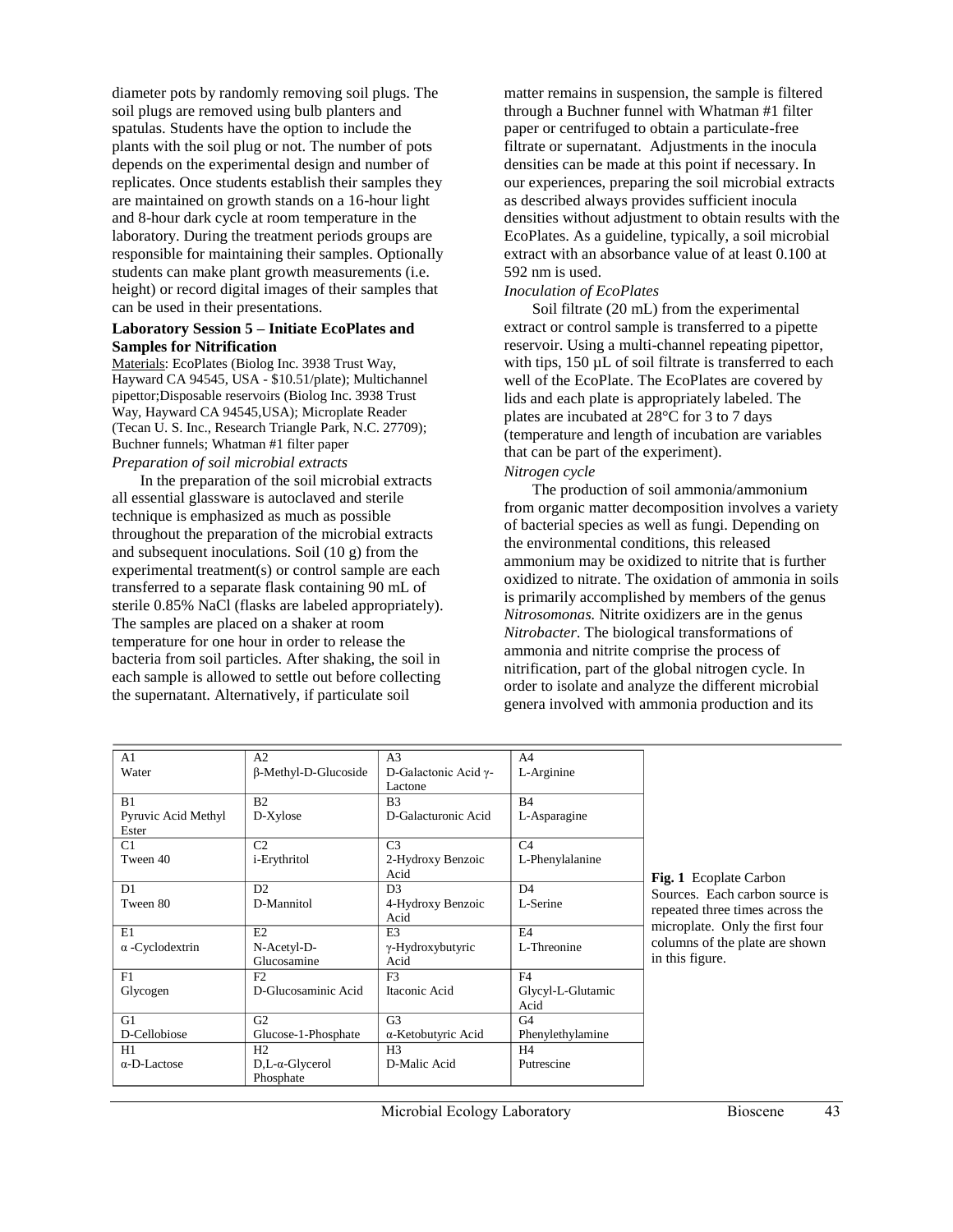subsequent oxidation, various enrichment media for the different nitrogen transformations are used and inoculated with soil from the microcosms. Materials: Sterile Nitrate Producing Medium (Nitrite oxidizers) in tubes (10 mL per tube; Paerl, 1998); Sterile Nitrite Producing Medium (NH<sup>4</sup> oxidizers) in tubes (10 mL per tube; Paerl, 1998); Sterile Peptone Broth (4% peptone, w/v) in tubes (10 mL per tube)

#### *Culture set –up*

Tubes of each type of media are obtained in replicate. To each tube 0.1 g of soil from the experimental treatment is added. This step is repeated using the control sample and another set of replicate tubes of each type of media. All tubes are appropriately labeled. The tubes are incubated at 28°C for one week (temperature and length of incubation are variables that can be part of the experiment).

#### **Laboratory Session 6 - Complete Experimental Analyses**

Materials: Test tubes (13 X 100 mm); Cuvettes; Distilled water; Balances; Weigh boats; Spatulas; Spectrophotometer or Spec 20; Pipettors; Pipette tips; Vortexer; Concentrated HCl; Incubator; Ammonium Ion-Selective Electrode (Vernier Software & Technology, 13979 SW, Millikan Way, Beaverton, OR 97005-2886 - \$179)l High and Low Standard Ammonium solutions (Vernier Software & Technology); Vernier LabPro – Computer Interface; Computer; Low Range Test Kit (The Nitrate Elimination Co., Inc. 334 Hecla St. Lake, Linden, MI 49945 - \$40.00 for 25 assays)

#### *Analyses*

EcoPlate: After one week, sample absorbances are read at 592 nm using a microplate reader. Results are printed out.

Ammonium Determination: Students measure ammonium using an ammonium electrode interfaced with a computer. Direct measurements for ammonium can be made using the calibrated electrode according to the manufacturer's instructions. There are ammonium electrodes commercially available that connect to a pH meter providing an alternative for ammonium determination.

Nitrite and Nitrate Assays: Nitrite and nitrate assays are performed according to the described protocol by the supplier. The assay is based on the enzyme nitrate reductase, catalyzing the reduction of nitrate to nitrite using the electron donor NADH. The nitrite reacts with color reagents under acidic conditions to produce a visible color. For both assays, 25 µL from each of the sample tubes are routinely used. Assay buffer is added to each sample and standard. Then a supplied NADH source that is appropriately diluted is added to each tube and vortexed. Nitrate reductase is added to each tube (samples and standards). The tubes are incubated at room temperature for 20 minutes. Subsequently, the supplied color reagents are added and mixed with the samples and standards and incubated at room temperature for 10 minutes. The absorbances of all the standards and samples are read at 540 and recorded after appropriately blanking the spectrophotometer. These values are used for nitrate determination in the samples. The assay for nitrite follows the same steps as described for nitrate except nitrate reductase and NADH are omitted. After completion of the assay, a standard curve (using the supplied and appropriately diluted nitrate standard) is constructed and the concentration of nitrite and nitrate in each of the samples are determined. For the nitrate determinations it is essential to include samples that only contain the nitrate producing medium since this medium contains nitrite which is the end product determined in both assays.

#### **RESULTS AND DISCUSSION**

As this is an introductory biology course, we developed specific guideline questions for students because they are at the early stages of learning how to analyze and interpret data. The following questions and experimental analyses are addressed and included in student laboratory papers and presentations. We encourage student groups to think of alternative ways to analyze data or other questions that could be addressed.

Initially, the students do find the task of transforming the raw data ultimately into summary diversity and evenness indices daunting. Additionally, students need the basic background information on diversity indices and evenness and what these parameters indicate about a community. Usually we devote an entire laboratory period to explain how to organize the raw data for subsequent analysis. This process involves using a sample set of data and going through the different steps of data transformation as described in Tables 2 and 3. Also, at this time we further explain the concept of diversity indices. We have included examples of actual EcoPlate data from a student group experiment and the subsequent data transformations (Figure 2;

| <b>Table 2.</b> Calculations for microbial community analysis (from Derry et al., 1998).                                                                     |                                       |                                                                                                                            |  |  |  |
|--------------------------------------------------------------------------------------------------------------------------------------------------------------|---------------------------------------|----------------------------------------------------------------------------------------------------------------------------|--|--|--|
| Parameter                                                                                                                                                    | Equation                              | Variable                                                                                                                   |  |  |  |
| <b>Shannon Diversity Index</b>                                                                                                                               | $H' = -\sum p_i \ln p_i$              | $p_i$ = proportional color development of the i <sup>th</sup> well<br>over total color development of all wells of a plate |  |  |  |
| <b>Shannon Evenness</b>                                                                                                                                      | $E = H'/ln S$                         | $S =$ number of wells with color development                                                                               |  |  |  |
| $\mathbf{V} \cdot \mathbf{1} \dots \cdot \mathbf{2} \mathcal{L}(\mathbf{2})$ $\mathbf{D} \dots \mathbf{1} \dots \mathbf{2} \mathbf{0} \mathbf{1} \mathbf{0}$ | $T_{\rm{max}} = T T_{\rm{max}} + 1.1$ |                                                                                                                            |  |  |  |

44 Volume 36(2) December 2010 Jones-Held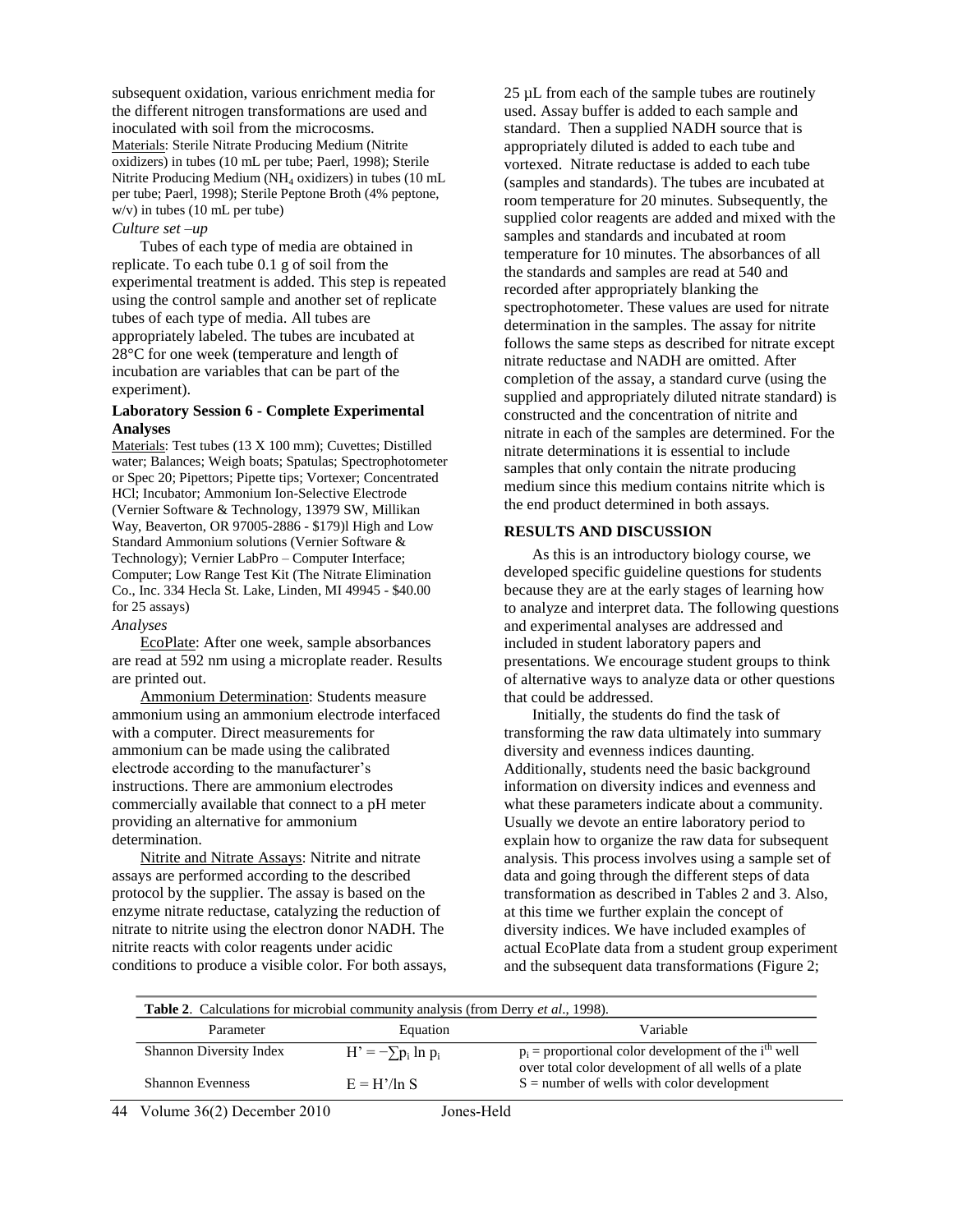|            |       |       |       | 4     |       | 6     |       | 8     | 9     | 10    | 11    | 12    |
|------------|-------|-------|-------|-------|-------|-------|-------|-------|-------|-------|-------|-------|
| А          | 0.477 | 2.787 | 2.106 | 2.057 | 0.330 | 2.791 | 2.263 | 2.230 | 0.307 | 2.716 | 2.306 | 2.365 |
| B          | 2.248 | 2.953 | 2.790 | 2.510 | 2.115 | 3.047 | 2.522 | 2.711 | 2.097 | 2.799 | 2.596 | 2.395 |
| $\sqrt{ }$ | 1.956 | 1.640 | 0.801 | 1.365 | 2.108 | 1.812 | 0.698 | 1.345 | 2.267 | 1.708 | 0.445 | 1.472 |
| D          | 1.951 | 3.165 | .461  | 2.475 | 1.832 | 3.048 | 0.943 | 2.453 | 2.063 | 2.969 | 1.526 | 2.376 |
| Е          | 2.489 | 2.438 | .941  | 1.356 | 2.805 | 2.830 | 1.771 | 1.487 | 2.506 | 2.841 | 1.918 | 0.988 |
| F          | 2.535 | .237  | .712  | 1.876 | 2.762 | 1.783 | 1.500 | 1.467 | 2.512 | .726  | 1.335 | 1.395 |
| G          | 2.949 | 1.809 | .522  | 2.435 | 2.808 | 1.889 | 0.921 | 2.623 | 2.936 | 1.765 | 1.524 | 2.478 |
| Н          | 2.337 | 0.755 | 2.084 | 1.937 | 2.400 | 0.728 | 2.161 | 1.460 | 2.325 | 0.576 | 0.502 | 1.471 |

**Fig. 2**. A sample result of a microplate scan of an Ecoplate. The absorbances were derived from a student experiment examining the effects of salinity on the soil microbial community. The soil extract used to inoculate this plate originated from a soil microcosm treated with 50 mM NaCl for two weeks. The Ecoplate ws incubated at 28ºC for one week. Each absorbance value reflects microbial growth on a specific carbon source and a blank (n=3).

### Tables 2 and 3).

## **Questions posed to the students**

*Microbial Community Analysis.* 

- a**.** For the analysis of your plates refer to Table 2. Complete the calculations for microbial diversity and evenness as described in Table 2. Since the EcoPlate wells are in triplicate, calculate the Mean Diversity Index and standard deviation. Calculate the mean Evenness value and standard deviation.
- b**.** Explain the results of EcoPlate analyses.
- c**.** What other possible effects may have contributed to the results you found with the EcoPlates?
- d**.** What other experimental variables may affect the interpretation of the data generated by EcoPlates?
- e**.** What may be possible limitations to using EcoPlates in the analysis of microbial communities?
- f**.** Was there any correlation between nitrification and microbial diversity?

### *Nitrogen Cycle*

- a. Was the extent of ammonification the same in all the samples? If not, what factors could account for the differences between samples? Explain.
- b. Was the extent of nitrification the same in all samples? If not, what factors could account for the differences between samples? Explain.
- c. Summarize and present your nitrification data in an effective manner.
- d. Using the appropriate scientific literature resources, find information on whether your experimental treatments (i.e. salt, temperature, pH) have been found to have an effect on elements of nitrification or the Nitrogen Cycle.

#### *Student assessment*

Student assessment consists of the following components:

Lab Conduct and Demeanor**:** The first semester of our laboratory schedule is largely devoted to learning techniques and proper lab protocols for

**Table 3**. Sample calculations for diversity and evenness based on one set of replicates from Figure 2. These calculations are based on the absorbance values in cells A1 through H4 of Figure 2. A spreadsheet (i.e Excel) or an appropriate statistical application (i.e. Minitab) is used for data calculations and reduction.

| Sequence | <b>Description of Calculations</b>                                                                                                                                                                                                                                                                                                                                                                                                                                                                                |
|----------|-------------------------------------------------------------------------------------------------------------------------------------------------------------------------------------------------------------------------------------------------------------------------------------------------------------------------------------------------------------------------------------------------------------------------------------------------------------------------------------------------------------------|
| Step 1   | Subtract blank (Cell A1 – Figure 2) from all absorbance values (A2 through H4).                                                                                                                                                                                                                                                                                                                                                                                                                                   |
| Step 2   | After subtracting blank, divide each absorbance value by the sum of all the absorbance values of a set<br>of replicates. In this example, sum all the absorbance values from A2 through H4 and divide each<br>absorbance value by this sum. This calculation will give the $(p_i)$ for each well or cell.                                                                                                                                                                                                         |
| Step 3   | Take the (ln) of each ( $p_i$ ) and multiply by the ( $p_i$ ). Sum all of these values and take the negative of<br>this sum. In this example, that value is 3.353 and is the calculated H' (diversity index) for that set of<br>replicates.                                                                                                                                                                                                                                                                       |
| Step 4   | Repeat Steps 1-3 for the other two replicate sets (i.e. A5 to H8 and A9 to H12).                                                                                                                                                                                                                                                                                                                                                                                                                                  |
| Step 5   | Determine the Mean $+$ S.D of the replicates (Table 4). Repeat calculations using other plates in<br>experiment. Use an appropriate statistical test for the analysis of sample data (i.e. unpaired t-test).                                                                                                                                                                                                                                                                                                      |
| Step 6   | The evenness is calculated by taking each H' and dividing by natural log of the number of wells<br>showing color development. For example, with the first set of replicates (Figure 2) $S = 31$ . The ln of<br>$31 = 3.43$ . $E = 3.353/3.43 = 0.98$ . Repeat calculations for the other sets of replicates and plates. As<br>with the diversity index, determine the Mean $\pm$ S.D of the replicates (Table 4). Use an appropriate<br>statistical test for the analysis of sample data (i.e. unpaired t -test). |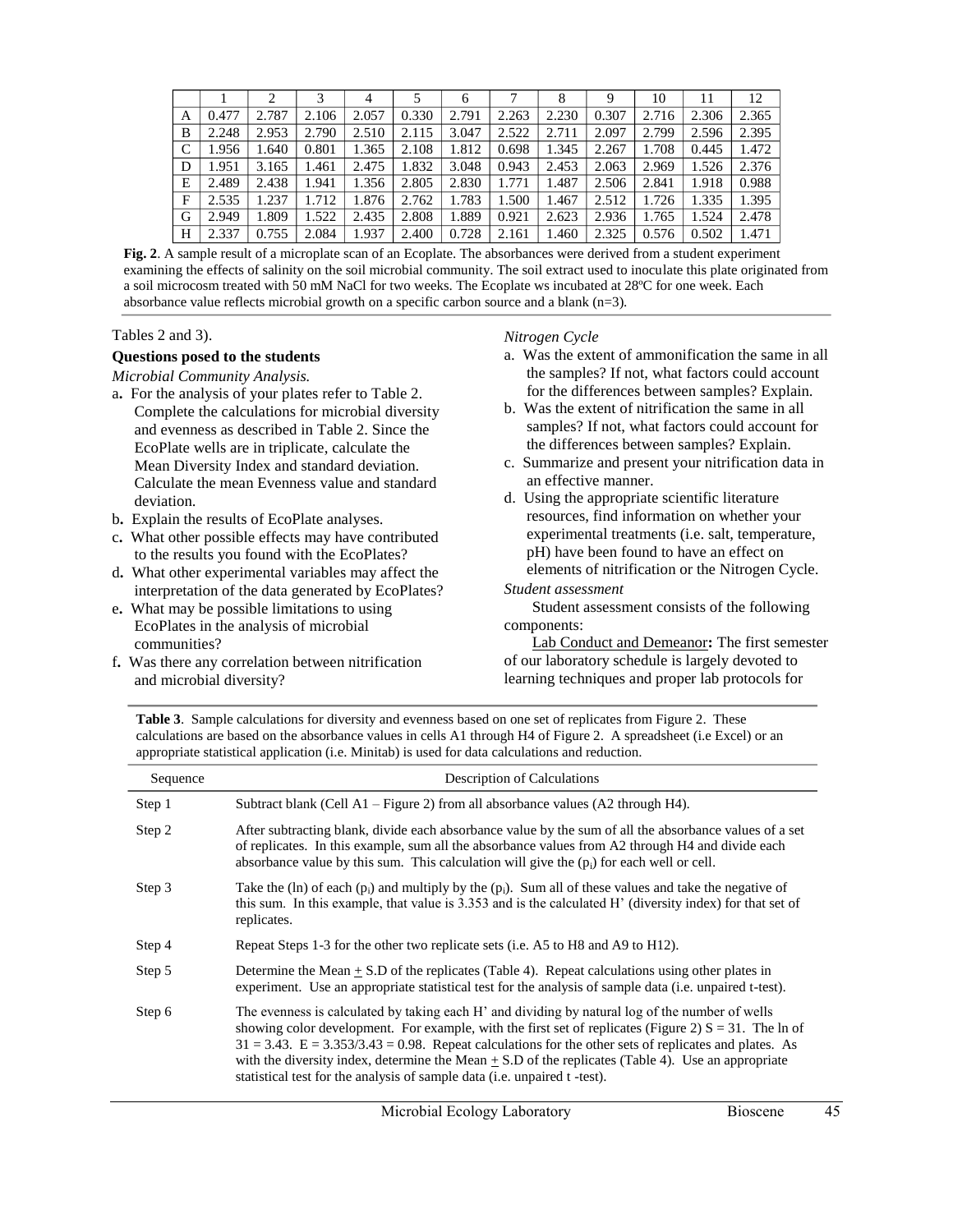| <b>Table 4.</b> Means and standard deviations $(n = 3)$ for Shannon Diversity Indices and Evenness. This transformed data is |
|------------------------------------------------------------------------------------------------------------------------------|
| based on raw data (Figure 2) generated by a student group examining the effects of salinity on microbial community           |
| diversity. Experimental Group $A - \text{soil}$ samples were treated with 50 mM NaCl for two weeks. Experimental Group B     |
| - soil samples were incrementally subjected to increasing NaCl to a final concentration of 140 mM NaCl over two              |
| weeks. The student group used soil microcosms and protocols described in this paper.                                         |

| Treatment                                                                                | <b>Shannon Diversity Index</b> | <b>Shannon Evenness</b> |  |  |  |
|------------------------------------------------------------------------------------------|--------------------------------|-------------------------|--|--|--|
| Control (distilled water)                                                                | $3.236 + 0.041$                | $0.95 + 0.010$          |  |  |  |
| Experimental Group A (50 mM NaCl)                                                        | $3.341 + 0.017**$              | $0.977 + 0.006**$       |  |  |  |
| Experimental Group B (Increasing to 140 mM NaCl)<br>$3.311 + 0.007**$<br>$0.967 + 0.006$ |                                |                         |  |  |  |
| **significantly different from the Control at $p \le 0.05$ using an unpaired t-test      |                                |                         |  |  |  |

gathering data, determining statistical relevance and presenting data. Lab exercises such as micropipetting, spectrophotometry, preparation and use of standard curves and Minitab applications, etc. provide a sound basis for further laboratory exercises and experiments. An important part of the laboratory is the emphasis on proper attitude and behaviors required for effective and efficient operation of a working scientific laboratory. Students are made aware that they will be evaluated on these characteristics as well as appropriate "results" of laboratory work. The projects conducted by the student groups described here allow the instructors to assess the ability of the students to apply what should have been learned during the first semester to the specific applications of their project. Observations made by instructors during the laboratory projects, specifically, errors of omission or commission relative to procedures, techniques, use of equipment, etc. are communicated to students as negative evaluations to be included in grading. These evaluations are conveyed in individual meetings with students and represent 10% of their laboratory grade.

Lab Notebooks: At the beginning of the semester, each laboratory instructor provides the students in each lab section with a handout, *Guidelines for Laboratory Notebooks,* which provides detailed description of the types of notebooks allowed for use, the manner in which entries of different types can be made, and examples from lab notebooks from past semesters. These descriptions provide the students with the assessment criteria by which their notebooks will periodically be evaluated. Routine evaluations are made at midsemester and at the conclusion of the course; some instructors choose to evaluate the notebooks more frequently.

Written Reports**:** As part of the requirement for the course, a lab report, documenting the procedures and results of the experiment(s) is completed by each student group. Again, each instructor provides the students in their section(s) with a handout(s) describing the elements that will be required for a

written report. Typically, these descriptions provide explanations and examples of the usual components of a scientific lab report in the biological sciences including Introduction, Materials and Methods, Results (including construction of Tables and Figures) and Discussion. The descriptions (and examples) again provide the student with the assessment criteria that will be used for evaluation of their written reports. Most instructors provide anonymous past reports for student scrutinies which are separated into "Poor", "Acceptable" and "Good" categories to provide the current students with examples of various applications of the assessment criteria. Additionally, most of the students have taken or are taking concurrently courses in Critical Thinking and Effective Writing. These Core Courses are part of their liberal arts education requirement. Instructors make a conscious effort to relate the scientific method components that are the core of the biology courses the students are taking to the critical thinking skills they are accumulating in the liberal arts course. Instructors also try to relate specific instructions given to students in the Effective Writing course which apply to "descriptive writing", "argumentation", etc. to the instructions given related to writing scientific reports in the lab sections as a way to demonstrate transferability of learning and application of assessment criteria to similar situations.

Oral Reports**:** Each student group completing a project is asked to present an oral report, of 15-20 minutes, using Power Point presentation techniques, to the other students in the lab section and instructor (other students and instructors are also invited to attend). Each instructor conducts a "mini-workshop" on Power Point presentations for those students who might not be familiar enough with the process. Each instructor provides specific guidelines for all aspects of the presentation which serve as the assessment criteria for this component of the lab requirement. Prior to the oral presentation, each student group must submit a hard copy of the proposed Power Point presentation for instructor evaluation; the instructor